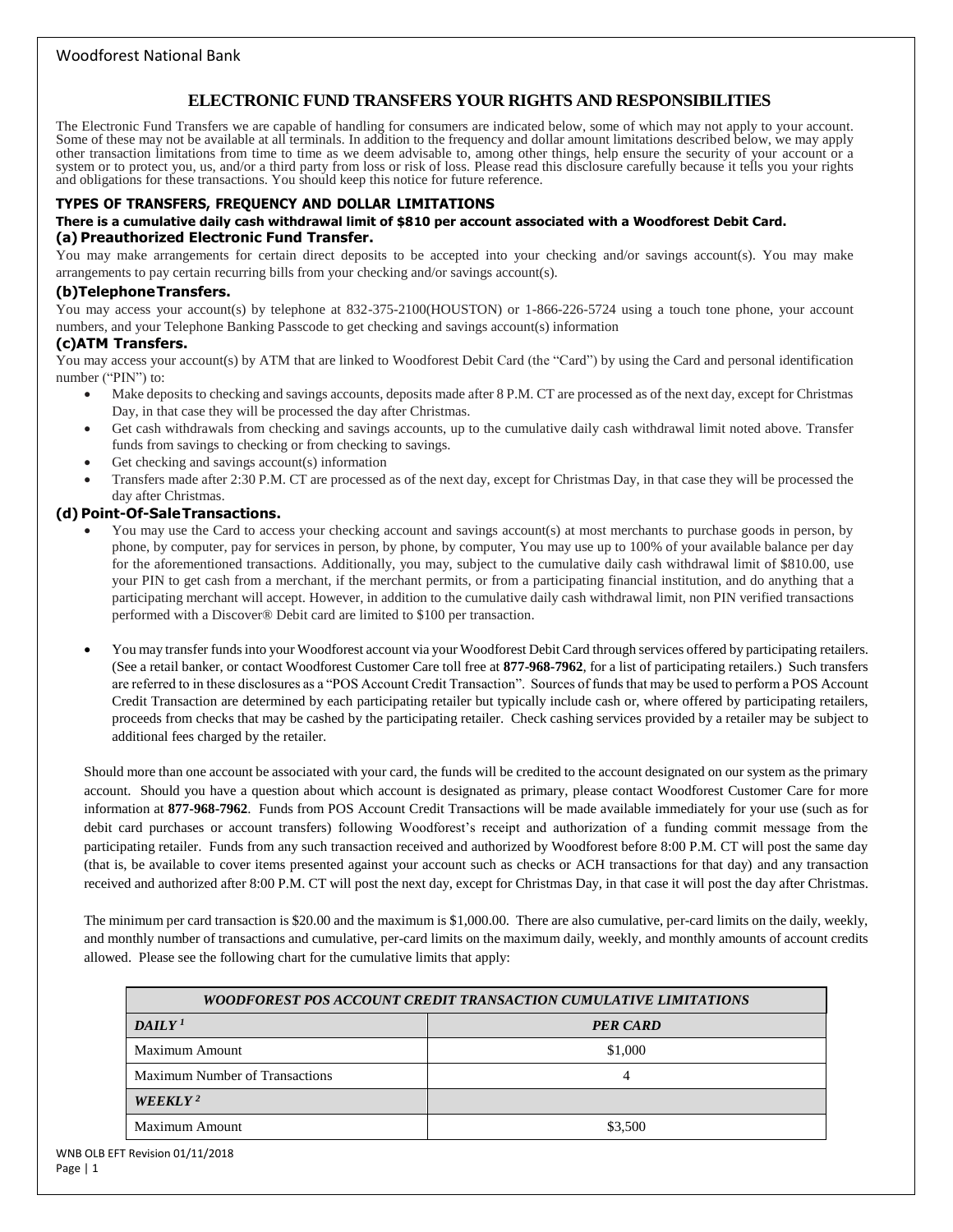| Maximum Number of Transactions                                                                                                                                                                                                                                                                           |         |
|----------------------------------------------------------------------------------------------------------------------------------------------------------------------------------------------------------------------------------------------------------------------------------------------------------|---------|
| MONTHLY <sup>2</sup>                                                                                                                                                                                                                                                                                     |         |
| Maximum Amount                                                                                                                                                                                                                                                                                           | \$5,000 |
| <b>Maximum Number of Transactions</b>                                                                                                                                                                                                                                                                    | 20      |
| $\rm^1$ Daily is determined using rolling twenty-four (24) consecutive hour periods, Pacific Standard Time (PST).<br><sup>2</sup> Weekly is determined using seven (7) day rolling periods and monthly is determined using thirty (30) day rolling periods,<br>in each case Pacific Standard Time (PST). |         |

Note, participating retailers may apply POS Account Credit Transaction limitations from time to time that are more restrictive than the limitations imposed by Woodforest.

# **(e)Computer Transfers.**

You may access your account(s) linked to your Online Banking Profile by computer by going to our Webpage at [www.woodforest.com](http://www.woodforest.com/) and using your Online Banking Username and Password to Log into our Online Banking System to:

- Transfer funds from checking to savings, from savings to checking, from checking to checking, or from savings to savings.
- Make payments from checking to loan accounts with us
- Make payments from a primary checking account to outside payees.
- Get checking and savings account(s) information
- Transfers made after 9:00 P.M. CT are processed as of the next day, except for Christmas Day, in that case they will be processed the day after Christmas.

### **(f)Mobile Banking Transfers**.

You may access your account(s) by web-enabled cell phone by going to [www.mobile.woodforest.com](http://www.mobile.woodforest.com/) or by using our mobile application and using your Online Banking Username and Password to:

- Transfer funds from checking to savings, from savings to checking, from checking to checking, or from savings to savings.
- Make payments from checking to loan accounts with us
- Make payments from a primary checking account to outside payees.
- Get checking and savings account(s) information
- Transfers made after 9:00 P.M. CT are processed as of the next day, except for Christmas Day, in that case they will be processed the day after Christmas.

You may be charged data fees by your cell phone provider based on your individual plan. Web access is needed to use this service. Check with your cell phone provider for details on specific fees and charges.

### **(g)Electronic Fund Transfers Initiated By Third Parties.**

You may authorize a third party to initiate electronic fund transfers between your account and the third party's account. These transfers to make or receive payment may be one-time occurrences or may recur as directed by you. These transfers may use the Automated Clearing House (ACH) or other payments network. These third party transfers will require you to provide the third party with your account number and financial institution information. This information can be found on your check as well as on a deposit or withdrawal slip. Thus, you should only provide your financial institution and account information (whether over the phone, the Internet, or via some other method) to trusted third parties whom you have authorized to initiate these electronic fund transfers. Examples of these transfers include, but are not limited to:

- **Electronic check conversion.** You may authorize a merchant or other payee to make a one-time electronic payment from your checking account using information from your check to pay for purchases or pay bills
- **Electronic returned check charge.** You may authorize a merchant or other payee to initiate an electronic fund transfer to collect a charge in the event a check is returned for insufficient funds.

#### **FEES**

We charge a Debit Card setup fee of \$15.00 and a replacement card and Custom Card fee of \$10.00. See our Account Disclosures and Schedule of Fees for other related fees and conditions.

**ATM Operator/Network Fees:** When you use an ATM not owned by us, you may be charged a fee by the ATM operator or any network used (and you may be charged a fee for a balance inquiry even if you do not complete a fund transfer).

#### **DOCUMENTATION**

### **(a)Terminal Transfers.**

You may receive a receipt at the time you make a transfer to or from your account using an automated teller machine or a point of sale terminal. You may not get a receipt if the amount of the transfer is \$15 or less.

#### **(b)Preauthorized Credits.**

If you have arranged to have direct deposits made to your account at least once every 60 days from the same person or company, you can call us at 1- 877-968-7962 to find out whether or not the deposit has been made.

#### **(c)In addition.**

You will get a monthly account statement from us, unless there are no transfers in a particular month. In any case you will get a statement at least quarterly.

#### **PREAUTHORIZED PAYMENTS**

(a) *Right to stop payment and procedure for doing so.* If you have told us in advance to make recurring payments out of your account, you can stop any of these payments. Here's how:

WNB OLB EFT Revision 01/11/2018

Page | 2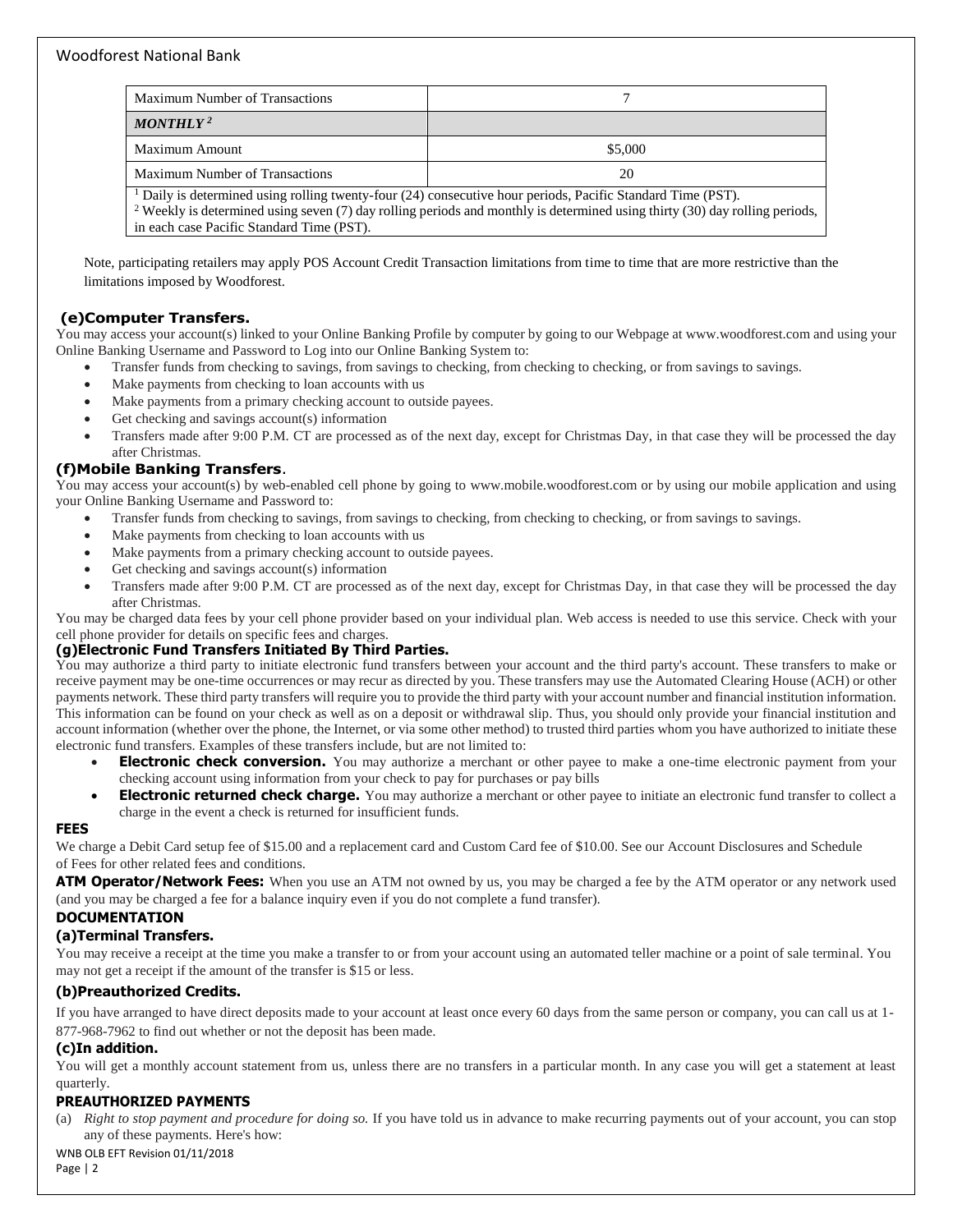Call us at 1-877-968-7962 or write us at the address listed in this disclosure, in time for us to receive your request 3 business days or more before the recurring payment is scheduled to be made. If you call, we may also require you to put your request in writing and get it to us within 14 days after you call.

We charge \$35.00 for each stop payment request.

- (b) *Notice of varying amounts.* If these regular payments may vary in amount, the person you are going to pay will tell you, 10 days before each payment, when it will be made and how much it will be. (You may choose instead to get this notice only when the payment would differ by more than a certain amount from the previous payment, or when the amount would fall outside certain limits that you set.)
- (c) *Liability for failure to stop payment of preauthorized transfer.* If you order us to stop one of these payments 3 business days or more before the transfer is scheduled, and we do not do so, we will be liable for your losses or damages.

#### **FINANCIAL INSTITUTION'S LIABILITY**

*Liability for failure to make transfers.* If we do not complete a transfer to or from your account on time or in the correct amount according to our agreement with you, we will be liable for your losses or damages. However, there are some exceptions. We will not be liable, for instance:

- If, through no fault of ours, you do not have enough money in your account to make the transfer.
- If the transfer would go over the credit limit on your overdraft line.
- If the automated teller machine where you are making the transfer does not have enough cash.
- If the terminal or system was not working properly and you knew about the breakdown when you started the transfer.
- If circumstances beyond our control (such as fire or flood) prevent the transfer, despite reasonable precautions that we have taken.
- There may be other exceptions stated in our agreement with you.

### **CONFIDENTIALITY**

We will disclose information to third parties about your account or the transfers you make:

- (1) where it is necessary for completing transfers; or
- (2) in order to verify the existence and condition of your account for a third party, such as a credit bureau or merchant; or
- (3) in order to comply with federal or state law, government agency, or court orders; or
- (4) if you provided written permission; or
- (5) as required by any electronic fund transfer network in which we participate in order to effect, administer, or enforce transactions; or
- (6) in accordance with our separate Privacy Disclosure.

#### **UNAUTHORIZED TRANSFERS**

*Consumer Liability.* Tell us at once if you believe your Card and/or code has been lost or stolen, or if you believe that an electronic fund transfer has been made without your permission using information from your check. Telephoning is the best way of keeping your possible losses down. You could lose all the money in your account (plus your maximum overdraft line of credit). If you tell us within 2 business days after you learn of the loss or theft of your Card and/or code, you can lose no more than \$50 if someone used your Card and/or code without your permission. Also, if you do NOT tell us within 2 business days after you learn of the loss or theft of your Card and/or code, and we can prove we could have stopped someone from using your Card and/or code without your permission if you had told us, you could lose as much as \$500. Also, if your statement shows transfers that you did not make, including those made by Card, code or other means, tell us at once. If you do not tell us within 60 days after the statement was mailed to you, you may not get back any money you lost after the 60 days if we can prove that we could have stopped someone from taking the money if you had told us in time.

If a good reason (such as a long trip or a hospital stay) kept you from telling us, we will extend the time period.

MasterCard® Debit Card. Additional Limits on Liability for Debit MasterCard®. You will not be liable for any unauthorized transactions using your MasterCard® debit card if: (i) you can demonstrate that you have exercised reasonable care in safeguarding your card from the risk of loss or theft, and (ii) upon becoming aware of a loss or theft, you promptly report the loss or theft to us. MasterCard® is a registered trademark of MasterCard® International Incorporated.

Discover Card Zero Liability For Unauthorized Use: You are protected against unauthorized use of your Discover debit card with Zero Liability protection, provided you: (i) report to us unauthorized activity or the loss or theft of your card within two business days of learning of the event, (ii) you can demonstrate that you have exercised reasonable care in safeguarding your card from the risk of loss or theft, (iii) have not reported more than two unauthorized events within 12 months and (iv) have not benefited from its unauthorized use.

#### FOR A LOST OR STOLEN CARD. Call 1-866-682-7045.

(a) Contact in event of unauthorized transfer. If you believe your Card and/or code has been lost or stolen, call or write us at the telephone number or address listed below. You should also call the number or write to the address listed at the end of this disclosure if you believe a transfer has been made using the information from your check without your permission.

#### **ERROR RESOLUTION NOTICE**

In Case of Errors or Questions About Your Electronic Transfers, Call or Write us at the telephone number or address listed below, as soon as you can, if you think your statement or receipt is wrong or if you need more information about a transfer listed on the statement or receipt. We must hear from you no later than 60 days after we sent the FIRST statement on which the problem or error appeared.

- (1) Tell us your name and account number (if any).
- (2) Describe the error or the transfer you are unsure about, and explain as clearly as you can why you believe it is an error or why you need more

WNB OLB EFT Revision 01/11/2018 Page | 3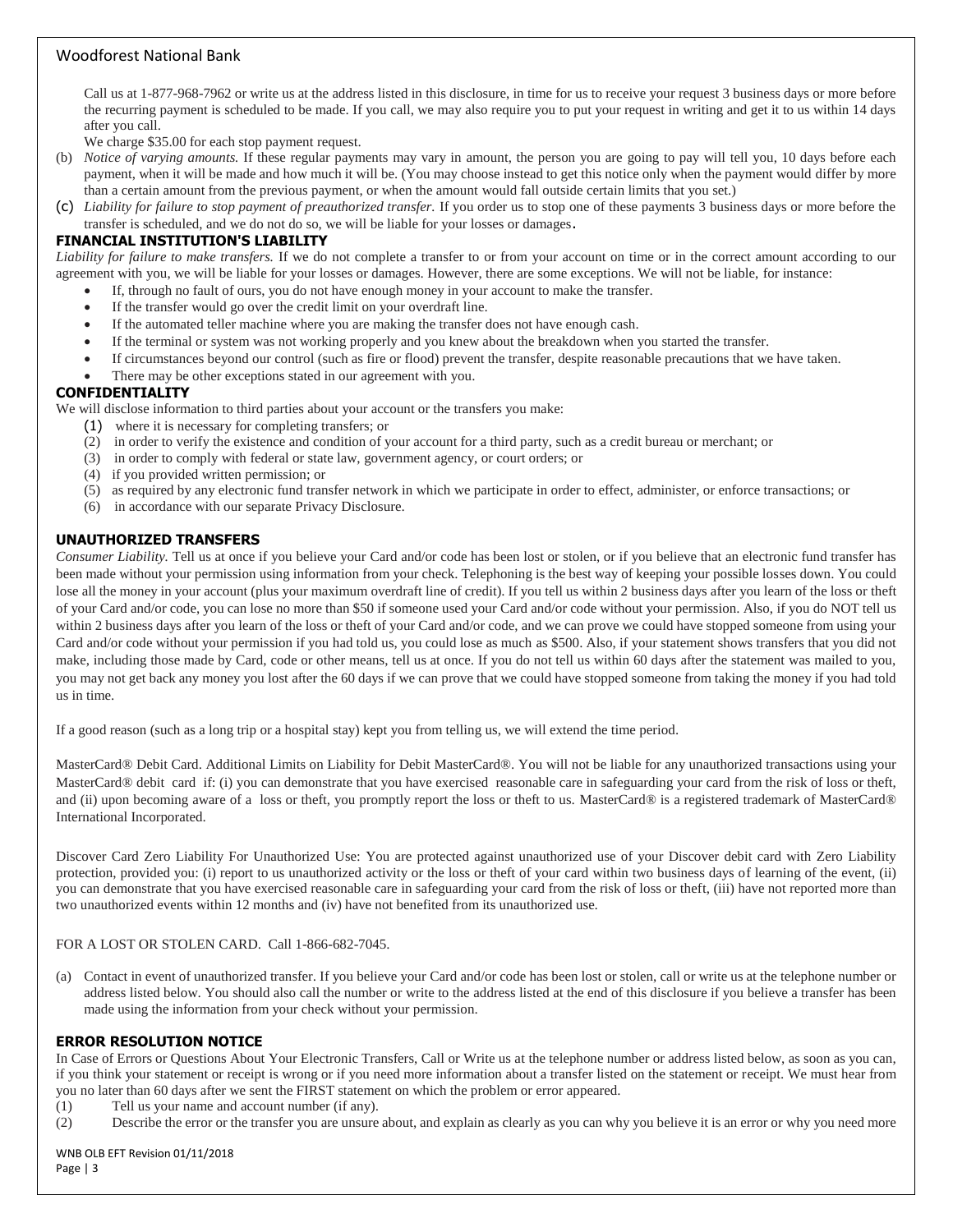information.

(3) Tell us the dollar amount of the suspected error.

If you tell us orally, we may require that you send us your complaint or question in writing within 10 business days.

We will determine whether an error occurred within 10 business days (or 20 business days if the transfer involved a new account) after we hear from you and will correct any error promptly. If we need more time, however, we may take up to 45 days (90 days if the transfer involved a new account, a point-of-sale transaction, or a foreign-initiated transaction) to investigate your complaint or question. If we decide to do this, we will credit your account within 10 business days (or 20 business days if the transfer involved a new account) for the amount you think is in error, so that you will have the use of the money during the time it takes us to complete our investigation. If we ask you to put your complaint or question in writing and we do not receive it within 10 business days, we may not credit your account. An account is considered a new account for 30 days after the first deposit is made, if you are a new customer.

We will tell you the results within three business days after completing our investigation. If we decide that there was no error, we will send you a written explanation. You may ask for copies of the documents that we used in our investigation.

#### **Contact information**

Woodforest National Bank Attn: Debit Card Dept. P.O. Box 7889 The Woodlands, TX 77387 Customer Care: 1-877-968-7962 Report Card Lost or Stolen: 1-866-682-7045

For purposes of this disclosure: Business Days are Monday – Friday (Federal Holidays are excluded)

# **ADDITIONAL INFORMATION ABOUT YOUR WOODFOREST DEBIT CARD**

#### **WOODFOREST CARDHOLDER AGREEMENT**

Each cardholder agrees to the following terms and conditions which is the contract governing the issuance and use of your Debit Card. The use of the Debit Card is subject to the rules and regulations of the applicable electronic funds transfer network, and the agreements that apply to your checking and savings accounts also apply to all Card transactions, including ATM and point-of-sale, made on these accounts. You agree that all accounts accessed by the Debit Card may have the same common ownership rights or liability as the Debit Card. The Debit Card is our property and we may revoke the card at any time without cause or notice. You must surrender a revoked card, if requested, and you may not use an expired or revoked card. You will notify us if the card is lost or stolen. We may change the terms of this agreement without notice, unless required by law.

#### **TERMS AND CONDITIONS**

Card Usage. You may use your Debit Card to pay for purchases at places that have agreed to accept Debit Card transactions. The use of your Debit Card to purchase goods and services at merchant locations constitutes a simultaneous withdrawal from or demand upon your checking account or savings account, even though the transaction may not actually be posted to your account until a later date.

Purchases and cash withdrawals made in currencies other than U.S. Dollars will be converted to U.S. Dollars under regulations established by the applicable electronic transfer funds network. Conversion to U.S. Dollars may occur on a date other than the date of the transaction; therefore, the conversion rate may be different from the rate in effect at the time of the transaction. You agree to pay the converted amount.

You may use your Debit Card only in the manner and for the purposes authorized by this Agreement. We may recognize a transaction even if we have not authorized it, but that does not mean we will authorize the same type of transaction again.

Right to Stop Payment. You do not have the right to stop payment on any non-recurring transaction originated by use of your Debit Card.

Debit Card Illegal Usage. The Debit Card may not be used for any illegal transactions. This includes, but is not limited to, internet gambling or gaming.

#### **FRAUD PROTECTION SERVICES**

- Transaction Fraud Monitoring: Woodforest attempts to monitor debit card transactions 24/7. If a transaction is identified outside of the normal spending patterns of your account, we may take appropriate action to ensure your money is safe including blocking your card and contacting you to confirm the validity of the transaction.
- Debit Card Fraud Text Alerts: Woodforest Debit Card Fraud Text Alerts provide extra protection by sending an SMS text message to your mobile phone or other SMS-enabled device, when a debit card transaction meets the criteria of transaction fraud monitoring. Visit our Fraud Alerts page at Woodforest.com to learn more.

WNB OLB EFT Revision 01/11/2018 Page | 4